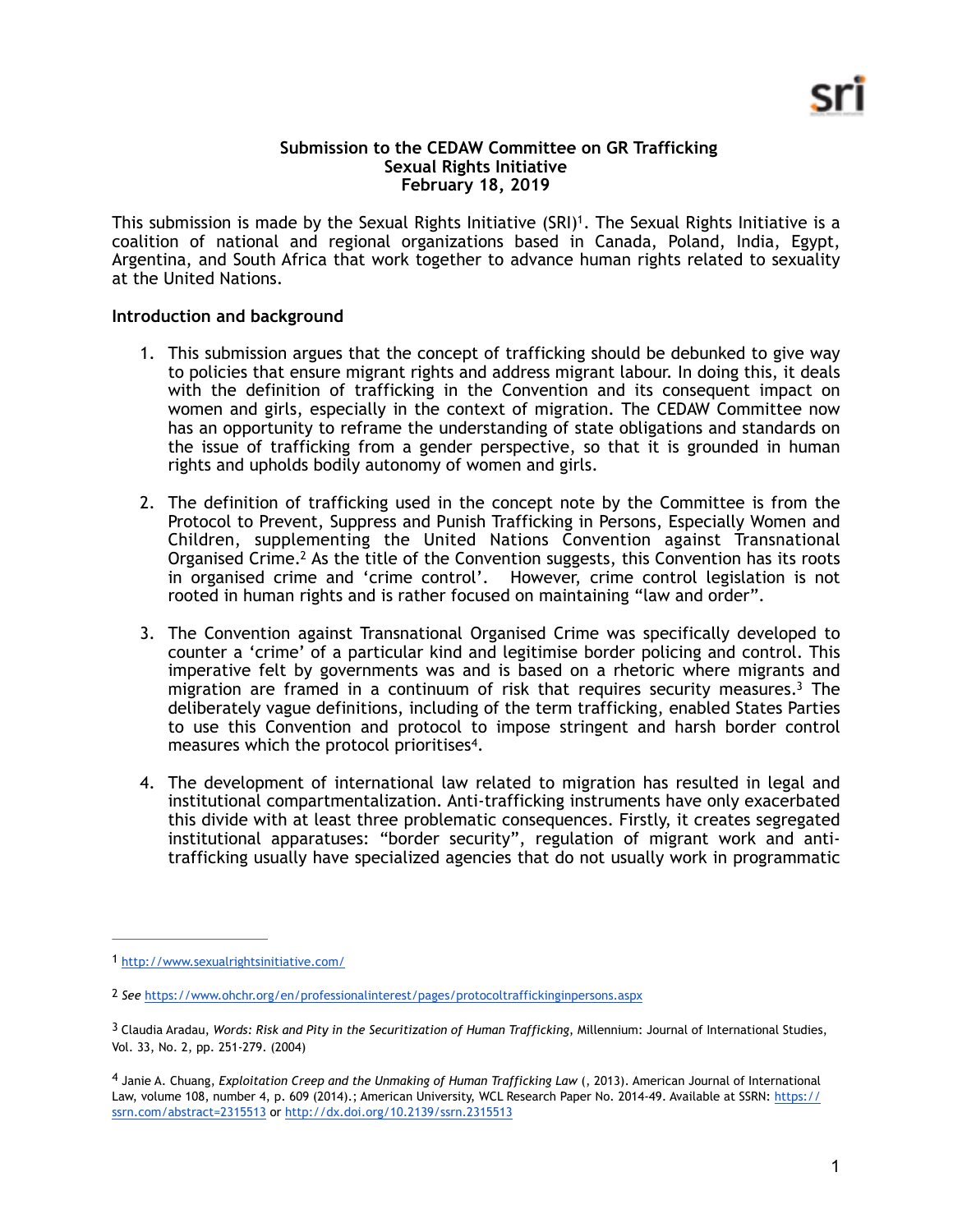<span id="page-1-10"></span><span id="page-1-9"></span><span id="page-1-8"></span>coordination.<sup>[5](#page-1-0)</sup> Secondly, it reifies "certain categories of persons under international law, setting unrealistic markers of victimhood that exclude wide categories of persons from protection,["](#page-1-1) $6$  e.g.: refugees and stateless persons cannot be migrant workers and exploited migrants cannot be "trafficked" if they were not transported by a third partyfor this purpose.<sup>[7](#page-1-2)</sup> Thirdly, compartmentalization allows states to use contradicting language and policies. States applaud themselves both when framing trafficking and migration as security threats requiring law enforcement in transnational security fora and when talking about their anti-trafficking measures "under a human rights approach"[.8](#page-1-3)

<span id="page-1-13"></span><span id="page-1-12"></span><span id="page-1-11"></span>5. To a great extent the Trafficking Protocol and its implementation represents the US hegemony and approach on crime control. The US played a prominent role in the development of the Trafficking Protocol and the negotiation of its substantive provisions, $9$  hence trafficking was framed within the framework of US priorities: crime control under the  $3P$ 's (prosecution, protection, and prevention)[.](#page-1-5)<sup>[10](#page-1-5)</sup> Simultaneously, the US has enforced the crime control paradigm by creating economic sanctions related to their own evaluation of compliance with it. $11$ 

# **Trafficking v. Labour migration: What are the state obligations?**

<span id="page-1-15"></span><span id="page-1-14"></span>6. As mentioned above, the definition of "trafficking" used by the Committee in the framework of this Draft General Recommendation is that of the Palermo Protocol, which is centered on crime control rather than human rights. This was regretted by the Special Rapporteur on Violence against Women at the time, who "express[ed] her concern that the first modern international instrument on trafficking is being elaborated in the context of crime control, rather than with a focus on human rights," which she viewed "as a failure of the international human rights community to fulfil its commitment to protect the human rights of women."[12](#page-1-7)

<span id="page-1-2"></span> $<sup>7</sup>$  $<sup>7</sup>$  $<sup>7</sup>$  Id. at 635</sup>

<span id="page-1-3"></span> $8<sub>1d</sub>$  $8<sub>1d</sub>$ 

<span id="page-1-5"></span> $10$  Janie A. Chuang, supra note 4, page 15.

<span id="page-1-6"></span>[11](#page-1-14) Id., pages 14-18.

<span id="page-1-0"></span> $<sup>5</sup>$  $<sup>5</sup>$  $<sup>5</sup>$ Jayne Huckerby, Same, but Different: Assessing the Interaction of the Migrant Workers' Rights and Anti-Trafficking Regimes</sup> under International Law, 47 N.Y.U. J. Int'l L. & Pol. 593 (2015)

<span id="page-1-1"></span> $6$  Id. at 663

<span id="page-1-4"></span>Id., page 15. *See also* Janie A. Chuang, *The United States as Global Sheriff: Using Unilateral Sanctions to Combat Human* [9](#page-1-12) *Trafficking*, 27 Mich. J. Int'l L. 437 (2006). Available at:<http://repository.law.umich.edu/mjil/vol27/iss2/2>

<span id="page-1-7"></span>UN Commission on Human Rights, *Report of the Special Rapporteur on violence against women, its causes and consequences,* [12](#page-1-15) *Ms. Radhika Coomaraswamy, on trafficking in women, women's migration and violence against women, submitted in accordance with Commission on Human Rights resolution 1997/44*. E/CN.4/2000/68, 29 February 2000, para. 7.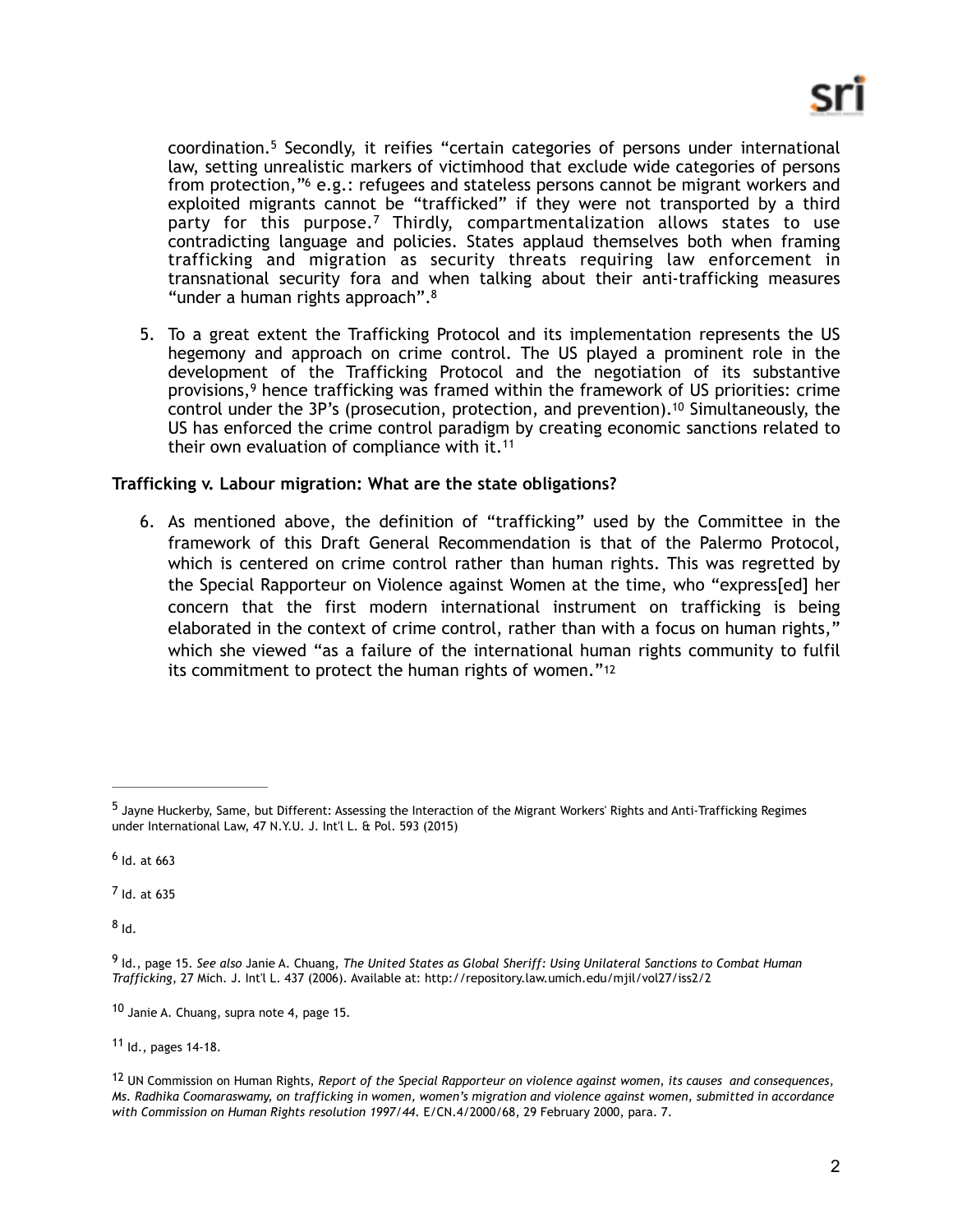- <span id="page-2-8"></span><span id="page-2-7"></span>7. Before the Palermo Protocol, trafficking was addressed in several international treaties in the first half of the twentieth century[,](#page-2-0)<sup>[13](#page-2-0)</sup> which culminated in the 1949 Convention for the Suppression of the Traffic in Persons and of the Exploitation of the Prostitution of Others. The 1949 Convention did not define trafficking but focused on eliminating prostitution through a crime control perspective by punishing third-party involvement in it.<sup>[14](#page-2-1)</sup> It viewed women as vulnerable and needing to be protected from the ["](#page-2-2)evils of prostitution,"<sup>[15](#page-2-2)</sup> including through supervision of railway stations, airports, public spaces and employment agencies.<sup>[16](#page-2-3)</sup> It has been criticized for restricting women's freedom of movement and labour rights, and for conflating trafficking and prostitution in ways that are still visible in anti-trafficking efforts today. [17](#page-2-4)
- <span id="page-2-13"></span><span id="page-2-12"></span><span id="page-2-11"></span><span id="page-2-10"></span><span id="page-2-9"></span>8. The Convention against Transnational Organised Crime and its Trafficking Protocol and their implementation have been criticized for perpetuating this narrative of 'agency-less victims['](#page-2-5) and 'evil perpetrators.'<sup>[18](#page-2-5)</sup> This narrative takes away any voice and opinion of the "trafficked victims" especially women and girls. While one can have multiple critiques of 'choice' exercised by women and girls<sup>19</sup>[,](#page-2-6) a complete denial of the same belies the fact that many women and girls decide to migrate for economic, social, cultural and political reasons and the conditions of migration, before, during and post migration are not examined.
- 9. The victim and perpetrator binary expressed in much of the trafficking discussion creates an individualistic perspective towards a phenomenon that rather requires State responses to structural and deep-rooted inequalities. It also enables States to discriminate against migrants by having unsafe labour conditions, criminalizing migration, adopting xenophobic and racist discourse and policies, yet perpetuate the fiction of 'saving' and/or 'rescuing' the trafficked victim. Inevitably, the 'victims' are

<span id="page-2-0"></span> $13$ Including the 1904 International Agreement for the Suppression of the White Slave Trade, the 1910 International Convention for the Suppression of White Slave Traffic, the 1921 Convention for the Suppression of Traffic in Women and Children and the 1933 International Convention for the Suppression of the Traffic in Women of Full Age. For more details, please see the *Report of the Special Rapporteur on violence against women, its causes and consequences, Ms. Radhika Coomaraswamy, on trafficking in women, women's migration and violence against women* at paras 18-20 and Global Alliance Against Traffic in Women, *Human Rights and Trafficking in Persons: A Handbook*, pp. 20-21. (2000) available at [https://www.gaatw.org/books\\_pdf/](https://www.gaatw.org/books_pdf/Human%2520Rights%2520and%2520Trafficking%2520in%2520Person.pdf) [Human%20Rights%20and%20Trafficking%20in%20Person.pdf](https://www.gaatw.org/books_pdf/Human%2520Rights%2520and%2520Trafficking%2520in%2520Person.pdf)

<span id="page-2-1"></span> $14$ ld., para. 24; Convention for the Suppression of the Traffic in Persons and of the Exploitation of the Prostitution of Others, approved by General Assembly resolution 317 (IV) of 2 December 1949, articles 1-4.

<span id="page-2-2"></span><sup>&</sup>lt;sup>[15](#page-2-9)</sup> Report of the Special Rapporteur on violence against women, its causes and consequences, Ms. Radhika Coomaraswamy, on *trafficking in women, women's migration and violence against women*, para. 22. U.N. Doc. E/CN.4/2000/68 (2000)

<span id="page-2-3"></span><sup>&</sup>lt;sup>16</sup>Convention for the Suppression of the Traffic in Persons and of the Exploitation of the Prostitution of Others, articles 17(2) and 20.

<span id="page-2-4"></span><sup>&</sup>lt;sup>[17](#page-2-11)</sup> Global Alliance Against Traffic in Women, *Human Rights and Trafficking in Persons: A Handbook*, pp. 18, 20, (2000) available at [https://www.gaatw.org/books\\_pdf/Human%20Rights%20and%20Trafficking%20in%20Person.pdf](https://www.gaatw.org/books_pdf/Human%2520Rights%2520and%2520Trafficking%2520in%2520Person.pdf)

<span id="page-2-5"></span> $18$ See for instance M Wijers, 'Purity, Victimhood and Agency: Fifteen years of the UN Trafficking Protocol', *Anti-Trafficking Review*, issue 4, 2015, pp. 56-79. Available at [https://gaatw.org/ATR/AntiTraffickingReview\\_Issue4.pdf](https://gaatw.org/ATR/AntiTraffickingReview_Issue4.pdf)

<span id="page-2-6"></span> $19$ The term choice if often preceded by an understanding that everyone is the same and has the same circumstances. Choice exercised has to be read in the context of multiple and intersecting forms of oppressions that operate in societies and the ways in which these oppressions create conditions of marginalisation.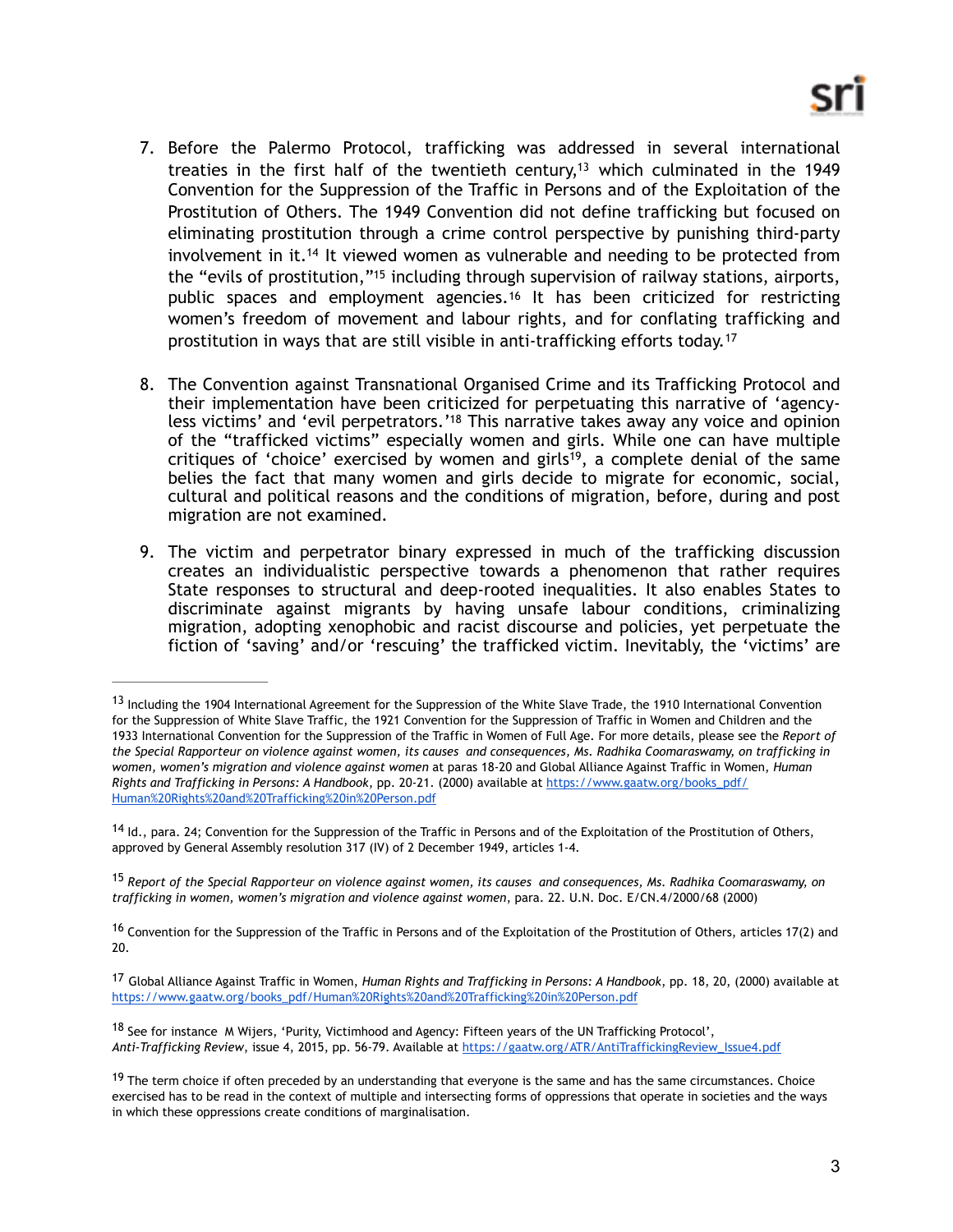<span id="page-3-4"></span>overwhelmingly women even though the definition of trafficking is about *human* trafficking, not just trafficking of women and girls. In the context of migration, adult men tend to be considered "authors of their own destinies", whereas women and children's grip on their own wills is understood to be already fragile and tenuous.<sup>20</sup> However, this imposed victimhood should be understood within multiple oppressive structures including, race, class, migration status, and nationality.

- <span id="page-3-5"></span>10. Trafficking evokes the image of ''evil'. There are various commercial and pop culture manifestations of its impact, and this demands a rescue of the victim from the wrongdoer. This evocation has tremendous appeal to everyone, absolving States from their responsibilities to create good labour migration structures. "Identifying and separating 'victims of trafficking' from 'criminals'—the undocumented migrants considered guilty of violating immigration laws—is a complex daily practice in anti-trafficking work.["](#page-3-1)<sup>[21](#page-3-1)</sup> This appeal of rescue has led to very many large philanthropic organisations based in the North to wield control and influence on the way trafficking is framed.<sup>[22](#page-3-2)</sup> And at the very heart of it, trafficking is a very convenient rhetoric for states to enforce racist, classist and nationalist policies while casting themselves as "protectors" rather than as violators.
- <span id="page-3-6"></span>11. Any and all measures to address 'trafficking' are often motivated by a race and class bias disguised as the rescue of disempowered victims of circumstances. "The masculinist institutions of big business, the state, and the police are reconfigured as allies and saviors, rather than enemies, of unskilled migrant workers, and the responsibility for slavery is shifted from structural factors and dominant institutions onto individual, deviant men: foreign brown men (as in the White Slave trade of centuries past) or even more remarkably, African American men." $23$  In this way, the Protocol and its parent Organized Crime Convention establish an elaborate framework of international mechanisms that nurture structural violence on migrant workers.
- <span id="page-3-7"></span>12. Indeed, the narrative of trafficking then has the consequence of asking the question 'what are you doing to protect these agency-less victims?' (when people make the decision to move and migrate for various economic, social and political considerations) instead of asking 'what have you done that has placed people in situations of often extreme vulnerability'? The material conditions that are necessary to ensure that all persons have their rights are ignored in this narrative of the getting rid of 'evil'. These questions should necessarily include the questions of border control and the important question of labour. A deeper analysis of trafficking would mean to understand how labour is constructed in States, what is considered "legitimate labour", the situations

<span id="page-3-0"></span><sup>&</sup>lt;sup>[20](#page-3-4)</sup> Julia O'Connell Davidson, (2015) *Gender, Migration, 'Trafficking' and the Troublesome Relationship between Agency and Force*. Available at:<http://bordercriminologies.law.ox.ac.uk/gender-migration-trafficking/>(Accessed 29 December 2018, 12.52 pm)

<span id="page-3-1"></span><sup>&</sup>lt;sup>[21](#page-3-5)</sup> Sine Plambech, *Violence in the safety of home: life in Nigeria after selling sex*, in Europe Beyond Trafficking and Slavery, Short Course, Vol 8, Gender (eds by Sam Okyere and Prabha Kotiswaran), 2015, at [https://drive.google.com/file/d/](https://drive.google.com/file/d/0B2lN4rGTopsaQUh2T1NOVFhEREE/view) [0B2lN4rGTopsaQUh2T1NOVFhEREE/view](https://drive.google.com/file/d/0B2lN4rGTopsaQUh2T1NOVFhEREE/view) accessed on 28 December 2018, 13:00

<span id="page-3-2"></span><sup>&</sup>lt;sup>22</sup>Janie A. Chuang, Exploitation Creep and the Unmaking of Human Trafficking Law (August 24, 2013). American Journal of International Law, volume 108, number 4, page 609 (2014).; American University, WCL Research Paper No. 2014-49. Available at SSRN[: https://ssrn.com/abstract=2315513](https://ssrn.com/abstract=2315513) o[r http://dx.doi.org/10.2139/ssrn.2315513](https://dx.doi.org/10.2139/ssrn.2315513)

<span id="page-3-3"></span>Elizabeth Bernstein, *Temporarily Yours: Intimacy, Authenticity, and the Commerce of Sex*, Chicago: University of Chicago Press [23](#page-3-7) (2007) page 20.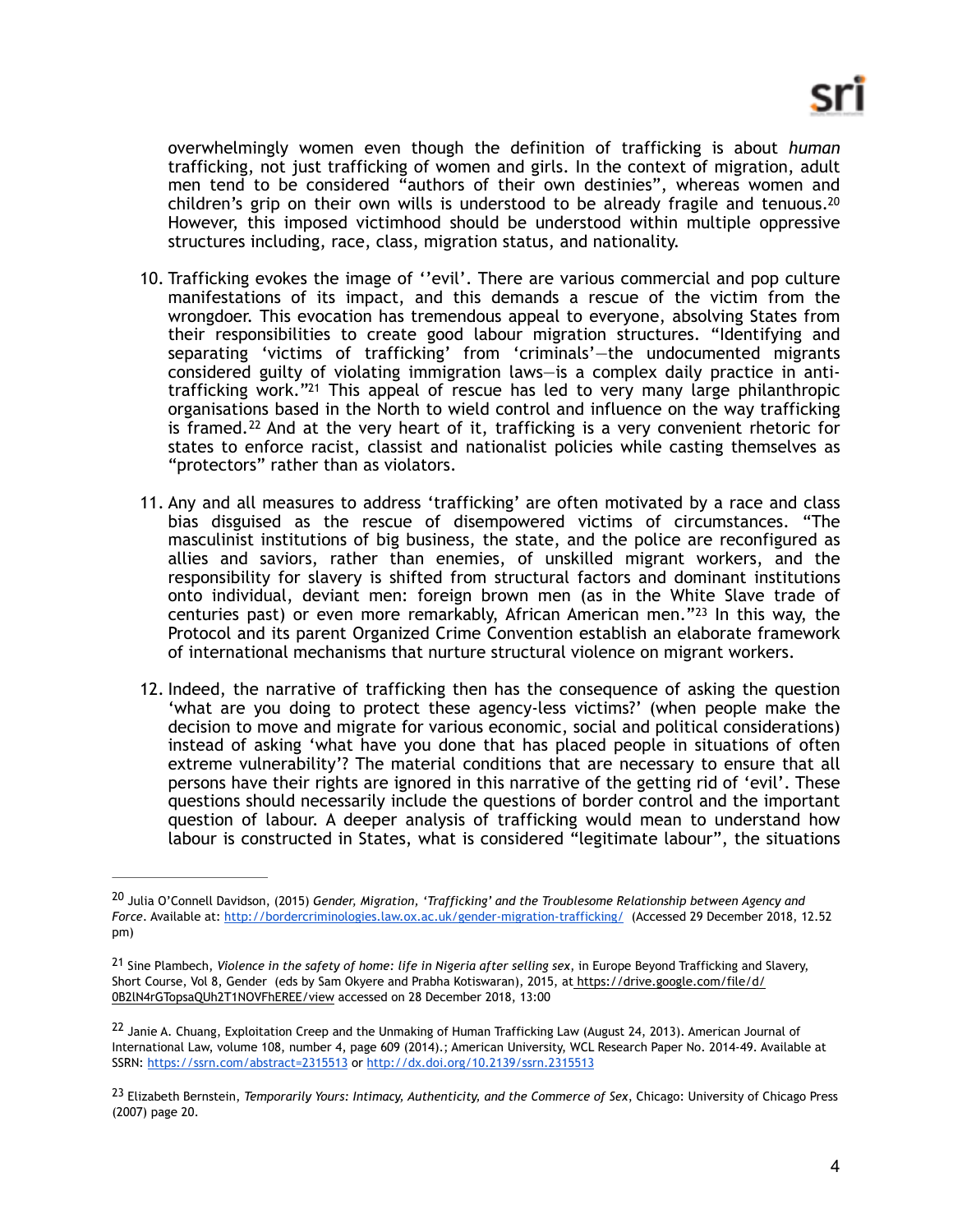that allow for the clandestine employment practices and the impunities allowed for employers, including corporations, for using bad labour practices and exploiting workers.

13. It is within this construction of what constitutes "legitimate labour" that one can locate "sex work" and the predominance of anti-sex work voices within trafficking discourses, narratives often developed and perpetuated without consultation with sex workers.

## **Effects of the conflation of Sex Work and Trafficking**

- 14. Globally, significant evidence shows how the rhetoric of saving the "trafficked women and girls" is used indiscriminately to curtail human rights of women and girls and deny them any agency. This can be seen most clearly in the way conflation of sex work and trafficking has impacted sex workers' access to justice and deprived them of their liberty in the forced rehabilitation process.<sup>24</sup>
- <span id="page-4-6"></span><span id="page-4-5"></span>15. The way the Committee has historically addressed these issues has also reinforced compartmentalization and conflation. In General Recommendation No. 26, although the Committee recognized that many elements of the migrant labour framework "are also relevant in situations where women migrants have been victims of trafficking"<sup>25</sup>[,](#page-4-1) it considered that "[t]he phenomenon of trafficking is complex and needs more focused attention." $26$  Eleven years later, the Committee plays a double-bind by discussing a broad range of measures that will have an impact on sex workers, while asserting "it will not broach a policy discussion on the theme of prostitution."<sup>27</sup>
- <span id="page-4-8"></span><span id="page-4-7"></span>16. In the meantime, activists' time and resources are lost in damage-control strategies. The lack of a comprehensive approach is an obstacle in facilitating the resolution of tensions around trafficking. "Human, migrant, and labor rights actors [are often] occupied with mitigating the impact of the neo-abolitionists[. This takes] attention away from addressing the broader human rights challenge inherent in the Protocol's border-control and State sovereignty focus."<sup>28</sup>
- <span id="page-4-9"></span>17. It is imperative to locate the conflation of sex work and trafficking in the neoliberal paradigm and border control. The logics of profit and class and race determine who is policed, where and if they can bargain their way out. With sex work, this paradigm has served States to use the historically and traditionally entrenched stereotypes on

<span id="page-4-2"></span> $26$ Id.

<span id="page-4-0"></span><sup>24</sup>SRI & NSWP, Submission to the Working Group on the issue of Discrimination Against Women in Law and Practice on Deprivation of Liberty of Women and Girls Sexual Rights Initiative and Global Network of Sex Work Projects. (2018) [hereinafter SRI & NSWP, Submission to WGDAW].

<span id="page-4-1"></span><sup>&</sup>lt;sup>[25](#page-4-6)</sup> CEDAW Committee, General Recommendation No. 26 on women migrant workers, CEDAW/C/2009/WP.1/R (2008). Pg. 3 at footnote 4.

<span id="page-4-3"></span>[<sup>27</sup>](#page-4-8) Concept Note prepared for the Committee on the Elimination of Discrimination Against Women on its elaboration of a General Recommendation on Trafficking in Women and Girls in the Context of Global Migration. (2018) para. 53.

<span id="page-4-4"></span>[<sup>28</sup>](#page-4-9) Jayne Huckerby, Same, but Different: Assessing the Interaction of the Migrant Workers' Rights and Anti-Trafficking Regimes under International Law, 47 N.Y.U. J. Int'l L. & Pol. 593 (2015), at 631.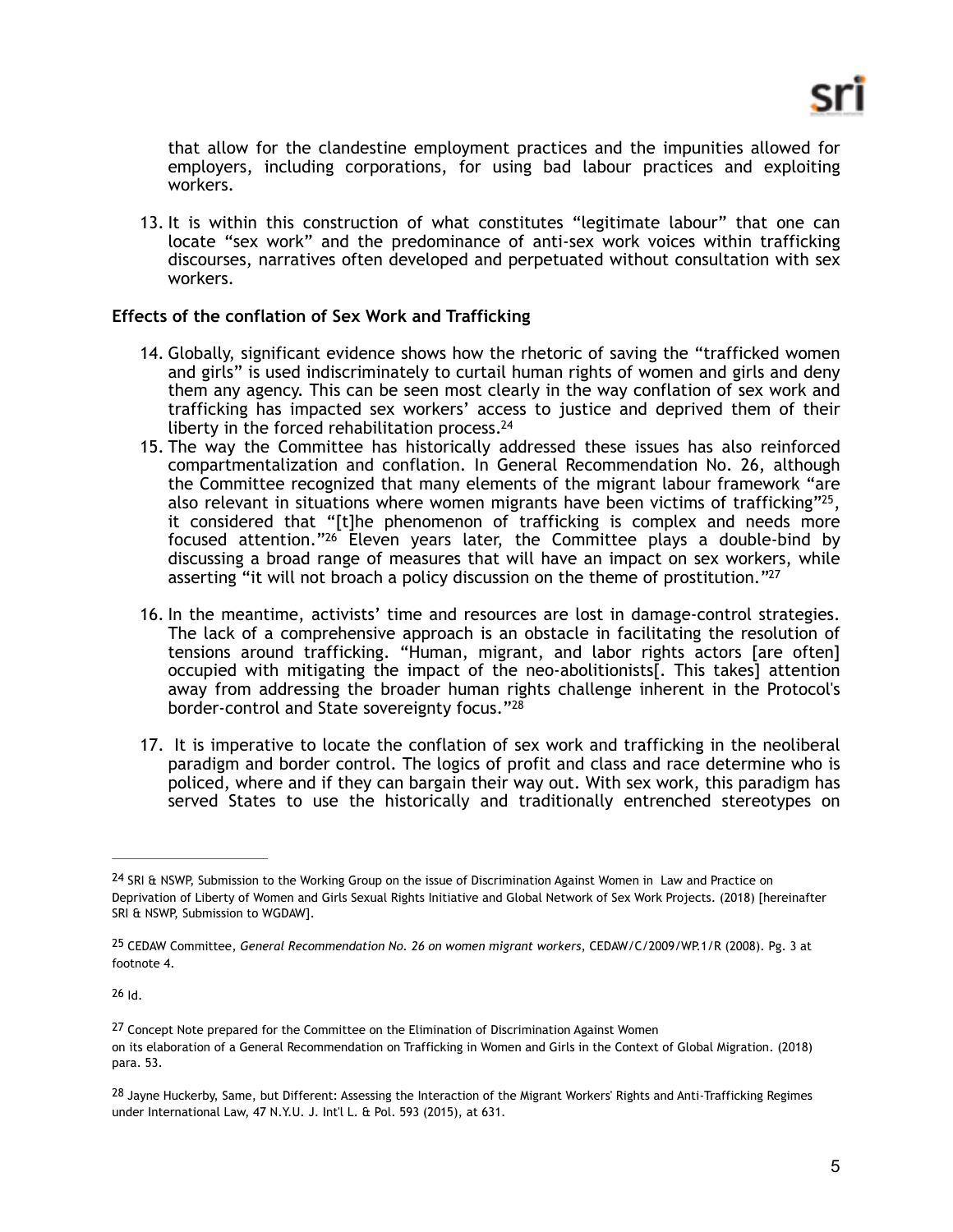<span id="page-5-6"></span><span id="page-5-5"></span>genderand sexuality to attack visible manifestations of 'deviancy' and poverty.<sup>[29](#page-5-0)</sup> The moral paroxysm driving the policing of 'deviant' migrants materializes in a social cleansing of the undesirables to enforce class, gender and sexuality social mandates. Consequently, states focus on correcting individual 'deviants' instead of addressing structures and systems of discrimination and marginalization – the same factors that can be seen to be "push" factors for migration.<sup>[30](#page-5-1)</sup> In many ways conflation of sex work with trafficking/sexual exploitation, etc. is a child of a very successful marriage of patriarchal systems with neoliberal paradigms.

- 18. The morality that emphasizes controlling sexuality as 'deviancy' was brought to the colonial territories and incorporates as whole to control the people in the territories. The project of colonialism codified this "morality" of colonial powers in their "territories". The subsequent nationhood project used these very same laws as the bedrock to formulate the norms and values on dealing with marginalised subjects of the nation particularly while dealing with issues of sexuality and gender.<sup>[31](#page-5-2)</sup>
- <span id="page-5-7"></span>19. Policing and control also take the form of protectionism, i.e. vulnerable women and girl victims need protection – from themselves and/or from real and perceived dangers. This protection function reframes state obligations away from respecting, protecting and fulfilling human rights and fundamental freedoms of people to 'protecting people'. This distinction dislocates the bodies of women and girls as autonomous people to being victims without agency and in need of protection. And most often the protection takes the form of deprivation of liberty. Highly protectionist legislation has even justified measures like protective detention that reinforces gender and cultural stereotypes and punishes women. $32$  This paternalistic formulation of women and girls essentialises the experiences of women and girls, denying them their human rights. It often leads to victim blaming in cases of violence and places the burden of preventing violence on women and girls, absolving the state and perpetrators of all responsibility.[33](#page-5-4)
- <span id="page-5-9"></span><span id="page-5-8"></span>20. However, protectionism does not manifest in isolation. Protectionist discourses are used extensively in all countries and are opportunistically used to deny women and girls their autonomy when multiple oppressions are in operation. An example of this is the surveillance and detention of migrant sex workers, women sex workers belonging to racial or ethnic minorities as described in this submission below. An intersectional understanding of discrimination highlights the exacerbated impact based on multiple and intersecting forms of discrimination. The Committee on the Elimination of Discrimination against Women, in its general recommendation No. 28 (2010) on the core obligations of States parties under article 2 of the Convention, stated that "the discrimination of women based on sex and gender is inextricably linked with other factors that affect women, such as race, ethnicity, religion or belief, health, status,

<span id="page-5-1"></span> $30$  Id.

<span id="page-5-2"></span>[31](#page-5-7) SRI & NSWP, Submission to WGDAW.

<span id="page-5-3"></span>Ratna Kapur, *Human Rights in the 21st Century: Take a Walk on the Dark Side* in "Wronging Rights?: Philosophical Challenges [32](#page-5-8) for Human Rights" (eds. Aakash Singh Rathore & Alex Cistelecan), Routledge (2011) page 42.

<span id="page-5-4"></span>[33](#page-5-9) SRI & NSWP, Submission to WGDAW.

<span id="page-5-0"></span>Elizabeth Bernstein, *Temporarily Yours: Intimacy, Authenticity, and the Commerce of Sex*, Chicago: University of Chicago Press [29](#page-5-5) (2007) page 20.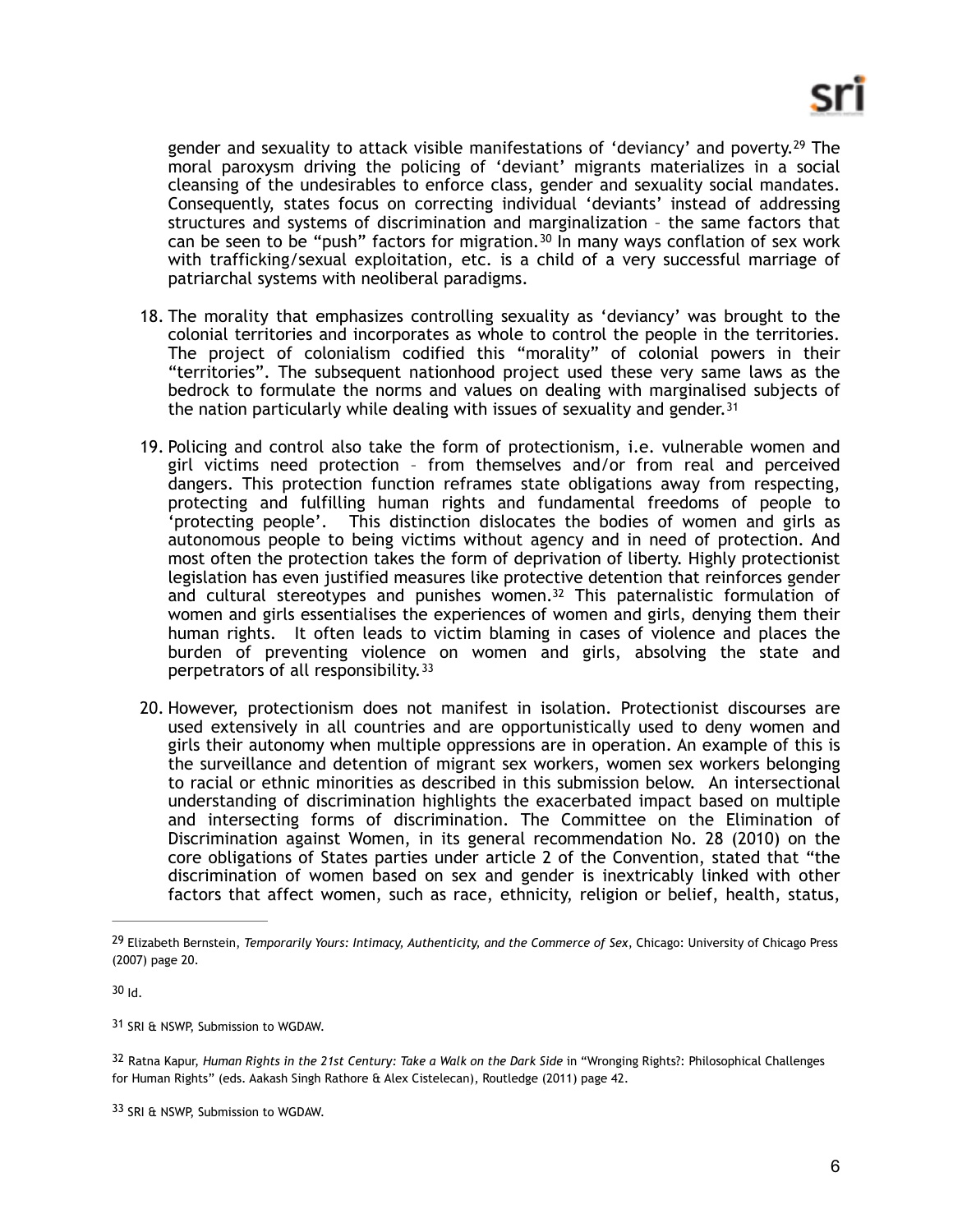<span id="page-6-4"></span>age, class, caste and sexual orientation and gender identity. States parties must legally recognize such intersecting forms of discrimination and their compounded negativeimpact on the women concerned and prohibit them." $34$  As the Special Rapporteur on Extra-Judicial, Summary or Arbitrary Executions highlights, "for the vast majority of women and girls, their human rights journey entails confronting a system of State actions and inactions, feeding and fed by systemic discrimination, resulting in violation of their rights to basic necessities and ultimately in a violation of their right to life."[35](#page-6-1)

## **Impact of anti-trafficking laws in the world**

- <span id="page-6-6"></span><span id="page-6-5"></span>21. One impact of this framing of trafficking is a validation of criminal justice responses to deeper structural imbalances. In this context, at the national and sub national levels, governments recurring to criminal law and penal provisions is the norm. As such, it validate[s](#page-6-2) a turn away from redistributive reforms, welfare measures<sup>[36](#page-6-2)</sup> and the reform of the structures to address social and economic inequalities. Hence, the material conditions that necessitate the choice to migrate from countries to the material conditions that make migration a dangerous proposition to women and girls. It also precludes investigating into the way gender and labour are constructed. Women's unpaid care work is a case in point, where migrant workers are treated in host countries, the way employers operate with impunity and ways in which border control is enforced using "victims" of trafficking.
- 22. In addition, the appropriation of terms such as "anti-slavery" and "abolitionism" by campaigners calling for the criminalization of sex work is not without problems. As Robin Maynard points out, "by hijacking the terminology of slavery, even widely referring to themselves as 'abolitionists', anti-sex work campaigners have not only (successfully) campaigned for funding and legal reform; but they do so without any tangible connections to historical or current Black political movements against state violence. Indeed in pushing for criminalization, they are often undermining those most harmed by the legacy of slavery. As Blacks persons across the Americas are literally fighting for our lives, it is urgent to examine the actions and goals of any mostly white and conservative movement who deign to be the rightful inheritors of an 'anti-slavery' mission which deigns to abolish prostitution but both ignores and indirectly facilitates brutalities waged against Black communities.["37](#page-6-3)
- <span id="page-6-7"></span>23. The abolitionist framing of trafficking as involving women and girls forced into sexual slavery by social deviants deflects attention from real migration patterns of lowincome women and men who undertake risky migration for work in exploitative

<span id="page-6-0"></span>UN Committee on the Elimination of Discrimination Against Women (CEDAW), *General Recommendation No. 28 on the Core* [34](#page-6-4) *Obligations of States Parties under Article 2 of the Convention on the Elimination of All Forms of Discrimination against Women*, 16 December 2010, CEDAW/C/GC/28, para. 18.

<span id="page-6-1"></span><sup>35</sup> [A](#page-6-5)gnes Callamard, Report of the Special Rapporteur on extrajudicial, summary, or arbitrary executions on gender sensitive approach to arbitrary killings, U.N. Doc. A/HRC/35/23 (2017); SRI & NSWP, Submission to WGDAW.

<span id="page-6-2"></span><sup>&</sup>lt;sup>36</sup>Prabha Kotiswaran, Beyond Sexual Humanitarianism: A Postcolonial Approach to Anti-Trafficking Law, 4 U.C. Irvine L. Rev. 353 (2014). Available at: http://scholarship.law.uci.edu/ucilr/vol4/iss1/16

<span id="page-6-3"></span>[<sup>37</sup>](#page-6-7) Robin Maynard, (2015). *#Blacksexworkerslivesmatter: White-Washed 'Anti-Slavery' and the Appropriation of Black Suffering*. The Feminist Wire. Available at: [https://www.thefeministwire.com/2015/09/blacksexworkerslivesmatter-white-washed-anti](https://www.thefeministwire.com/2015/09/blacksexworkerslivesmatter-white-washed-anti-slavery-and-the-appropriation-of-black-suffering/)[slavery-and-the-appropriation-of-black-suffering/](https://www.thefeministwire.com/2015/09/blacksexworkerslivesmatter-white-washed-anti-slavery-and-the-appropriation-of-black-suffering/) [Accessed 4 Feb. 2019].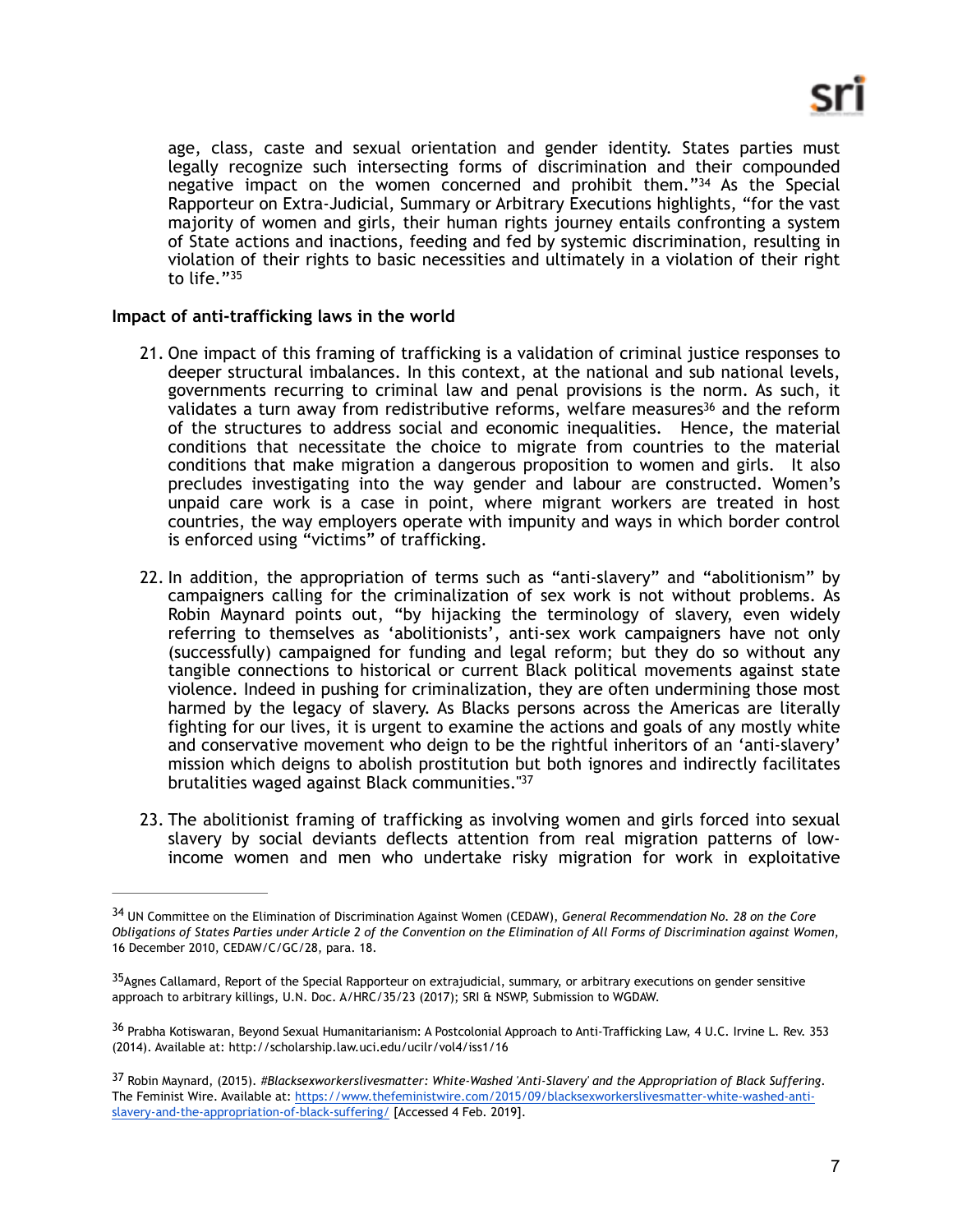<span id="page-7-4"></span>informal employment. Consequently, the implementation of anti-trafficking law by many countries has been both overinclusive and underinclusive. It is over inclusive because it targets women engaged in voluntary sex work. It is under inclusive because trafficking for purposes other than sex work is effectively ignored and rendered less worthy of our attention[.38](#page-7-0)

- 24. What is and what is not worthy of attention in the context of trafficking also responds to a social hierarchy of labour. Race, ethnicity, socio-economic background and nationality also affect what kind of labour is perceived as valuable in ways that are often gendered. 'Intellectual' labour is privileged over care work, sex work and other forms of labour traditionally deemed to be "low-skilled." Portrayals of people from the Global North as convenient or good to have, whereas people from the South are a threat for the North, fuel nationalist and racist ideologies that affect how labour is valued. For example, the portrayals of migrants being the threat to changing of "european societies" not only affect the hierarchy of labour, but also legitimises border control measures mentioned before.<sup>39</sup>
- <span id="page-7-7"></span><span id="page-7-6"></span><span id="page-7-5"></span>25. Further, this reductive understanding of trafficking and migration does not consider the reality of coercion and its operation. Coercion in the case of migration and trafficking would need to take into account the relative power of all the actors and not reducing it to 'one person' who forces another, particularly women and girls, including ways in which corporate interests and state machinery (host and destination countries) operate to deny rights of people. $40$  This is particularly true of 'rescue operations' of migrant sex workers which leads to deportation of sex workers and loss of their home and livelihood.<sup>[41](#page-7-3)</sup> In the case of Canada, "not only are distinctions between sex work and human trafficking not made in the language used by law

<span id="page-7-0"></span><sup>&</sup>lt;sup>[38](#page-7-4)</sup> Prabha Kotiswaran, *Beyond Sexual Humanitarianism: A Postcolonial Approach to Anti-Trafficking Law, 4 U.C. Irvine L. Rev. 353* (2014). Available at:<http://scholarship.law.uci.edu/ucilr/vol4/iss1/16>

<span id="page-7-1"></span><sup>&</sup>lt;sup>39</sup>"There is a large body of academic literature on the portrayal of (irregular) immigration as a security threat to European societies (Weaver 1993, Guiraudon 2000; Lohrmann 2000; Huysmans 2000; Collyer 2006; Van Munster and Sterkx 2006; Carling 2011). Some of these scholars (such as Huysmans and Zettel) discuss the underlying aim of the process of legitimization and state that the portrayal of immigration as a security threat justifies a wide range of technologies of border management that would otherwise not have been considered legitimate." Marit Prater, *A never-ending journey at the external borders of the European Union: Studying the use and the legitimization of surveillance technology to manage EU's external borders and flows of (irregular) immigrants to Europe*, Thesis submitted in partial fulfilment of the requirements of the degree of Master of Arts in Conflict Studies & Human Rights of Utrecht University (2014) page 17.

<span id="page-7-2"></span> $^{40}$  $^{40}$  $^{40}$ Janie A. Chuang, Exploitation Creep and the Unmaking of Human Trafficking Law (August 24, 2013). American Journal of International Law, volume 108, number 4, page 609 (2014).; American University, WCL Research Paper No. 2014-49. Available at SSRN[: https://ssrn.com/abstract=2315513](https://ssrn.com/abstract=2315513) o[r http://dx.doi.org/10.2139/ssrn.2315513](https://dx.doi.org/10.2139/ssrn.2315513)

<span id="page-7-3"></span> $41$ For examples of the targeting of migrant sex workers under the guise of anti-trafficking, and its impact on the rights of migrant and racialized sex workers, please see the Joint Stakeholder Submission submitted by the Canadian Alliance for Sex work Law Reform and the Sexual Rights Initiative for the Universal Periodic Review of Canada in April/May 2018, available at <http://www.sexualrightsinitiative.com/wp-content/uploads/CASWLR-UPR-FINAL-.pdf>

For such examples in the Swedish context, please *See* Global Network of Sex Work Projects, *The Real Impact of the Swedish Model*

*on Sex Workers*, available at [https://www.nswp.org/sites/nswp.org/files/](https://www.nswp.org/sites/nswp.org/files/4.%2520Impacts%2520of%2520Other%2520Legislation%2520and%2520Policy%2520-%2520The%2520Danger%2520of%2520Seeing%2520the%2520Swedish%2520Model%2520in%2520a%2520Vacuum%252C%2520Swedish%2520Model%2520Advocacy%2520Toolkit%252C%2520NSWP%2520-%2520December%25202014.pdf)

[<sup>4.%20</sup>Impacts%20of%20Other%20Legislation%20and%20Policy%20-](https://www.nswp.org/sites/nswp.org/files/4.%2520Impacts%2520of%2520Other%2520Legislation%2520and%2520Policy%2520-%2520The%2520Danger%2520of%2520Seeing%2520the%2520Swedish%2520Model%2520in%2520a%2520Vacuum%252C%2520Swedish%2520Model%2520Advocacy%2520Toolkit%252C%2520NSWP%2520-%2520December%25202014.pdf)

[<sup>%20</sup>The%20Danger%20of%20Seeing%20the%20Swedish%20Model%20in%20a%20Vacuum%2C%20Swedish%20Model%20Advocacy%20Tool](https://www.nswp.org/sites/nswp.org/files/4.%2520Impacts%2520of%2520Other%2520Legislation%2520and%2520Policy%2520-%2520The%2520Danger%2520of%2520Seeing%2520the%2520Swedish%2520Model%2520in%2520a%2520Vacuum%252C%2520Swedish%2520Model%2520Advocacy%2520Toolkit%252C%2520NSWP%2520-%2520December%25202014.pdf) [kit%2C%20NSWP%20-%20December%202014.pdf](https://www.nswp.org/sites/nswp.org/files/4.%2520Impacts%2520of%2520Other%2520Legislation%2520and%2520Policy%2520-%2520The%2520Danger%2520of%2520Seeing%2520the%2520Swedish%2520Model%2520in%2520a%2520Vacuum%252C%2520Swedish%2520Model%2520Advocacy%2520Toolkit%252C%2520NSWP%2520-%2520December%25202014.pdf)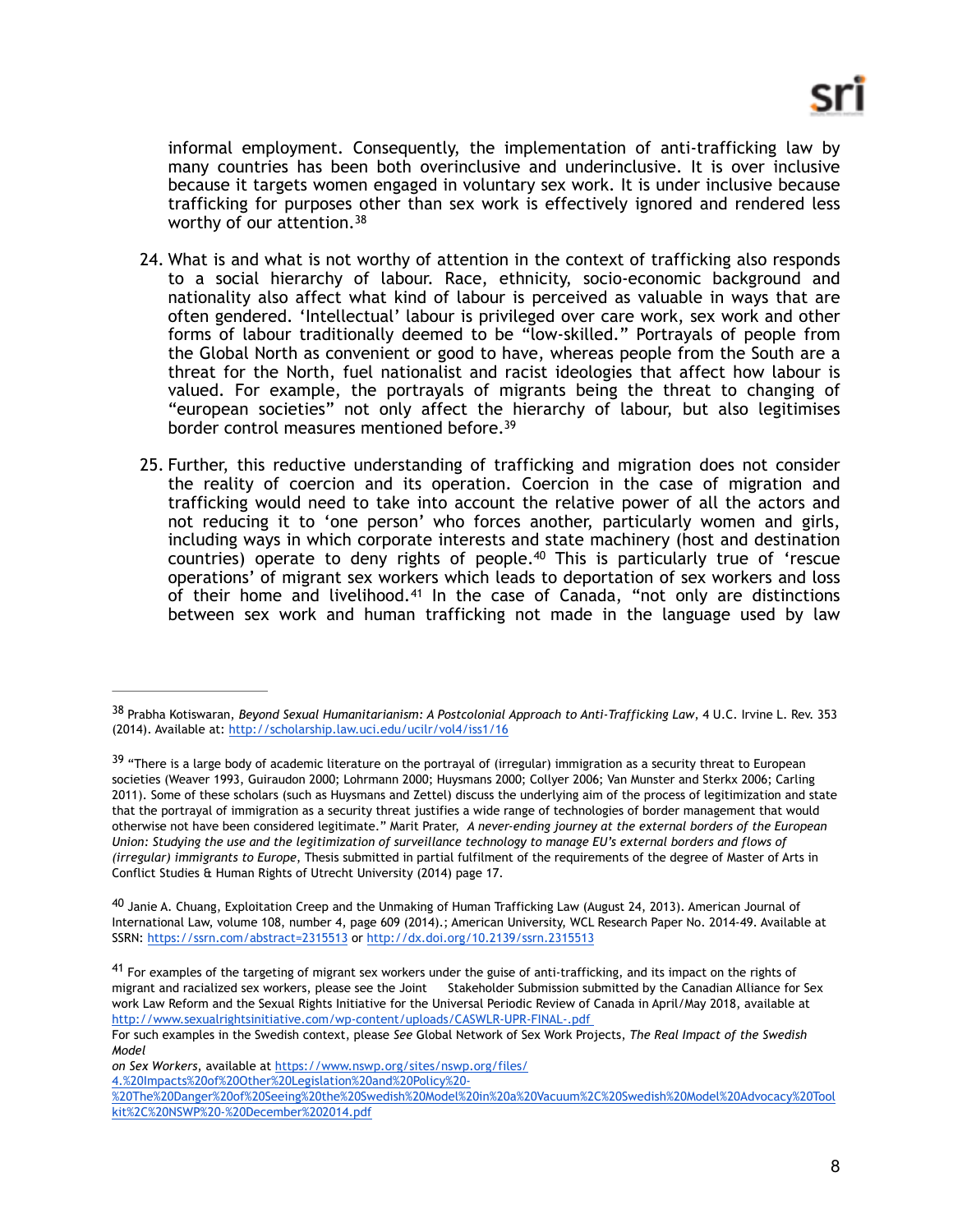<span id="page-8-5"></span><span id="page-8-4"></span>enforcement, but it is evident in much of the police response to sex work that antitrafficking initiatives are driving the repression of sex work.["42](#page-8-0)

- 26. States embed their approach to trafficking into domestic criminal law according to their social and political contexts.<sup>[43](#page-8-1)</sup> For example, in Switzerland "all migrant sex workers are considered vulnerable to trafficking even if they have entered this form of work voluntarily. Even the UN Office on Drugs and Crime, which is the guardian of the protocol, has recently admitted its lack of data on the phenomenon of trafficking, the magnitude of the problem, and the uneven nature of domestic law reform undertaken to align states' obligations with the protocol."[44](#page-8-2)
- <span id="page-8-6"></span>27. Anti-trafficking laws can also endanger migrant workers and simultaneously fail to stop exploitation. For example, in West Africa, "people known as 'landlords' have traditionally helped both adults and children migrate to towns and find jobs, it is clear that denouncing such people as traffickers has contributed to reducing the protection they can give to their clients, rather than helping stop cases of exploitation. [...] Identifying traffickers therefore requires a more sophisticated process than denouncing the informal mechanisms that people around the world have put in place to help them migrate.["45](#page-8-3)

#### **Recommendations**

- <span id="page-8-7"></span>28. Establish human rights-based State obligations. The human rights framework mandates state obligations on three core areas - respect, protect and fulfill the rights of everyone. In the context of trafficking and migration, states have selectively chosen the obligation to protect - but to protect some people and not to protect rights of persons. This is not simply rhetorical but rather has grave implications for people's ability to exercise and enjoy their rights. The CEDAW Committee, with its jurisprudence on temporary special measures and due diligence, has provided states with tools for implementation. It is hence necessary for the Committee to expand on the idea of 'trafficking', ground it in human rights and move away from a crime control and border control measures. It requires the Committee to lay down core pillars of human rights obligation and address the structural and systemic issues that do not essentialise and reduce the life, experiences and decisions of women and girls.
- 29. Debunk the term 'trafficking'. The Committee has the opportunity to reframe trafficking grounded in human rights and moving away from the binary of "traffickers" v. "victims". This methodology will ensure culpability and responsibility are aligned. Currently, culpability has been selectively and conveniently diverted to the individual, yet responsibility lies with the state. The human rights framing will necessarily move away from criminalising migration and border control. States should be transparent

<span id="page-8-0"></span><sup>&</sup>lt;sup>[42](#page-8-4)</sup> SRI & NSWP, Submission to WGDAW., para. 7.

<span id="page-8-1"></span><sup>&</sup>lt;sup>43</sup>Prabha Kotiswaran, Law's mediations: the shifting definitions of trafficking in Beyond Trafficking and Slavery, Short Course, Vol 3, State and Law edt by Sam Okyere and Prabha Kotiswaran, 2015, at [https://drive.google.com/file/d/](https://drive.google.com/file/d/0B2lN4rGTopsaRWF3eFdXOXdYNVE/view) [0B2lN4rGTopsaRWF3eFdXOXdYNVE/view](https://drive.google.com/file/d/0B2lN4rGTopsaRWF3eFdXOXdYNVE/view)

<span id="page-8-2"></span>[<sup>44</sup>](#page-8-6) Id.

<span id="page-8-3"></span>Global Alliance Against Traffic in Women, *Collateral Damage: The Impact of Anti-Trafficking Measures on Human Rights around* [45](#page-8-7) *the World*, 2007.